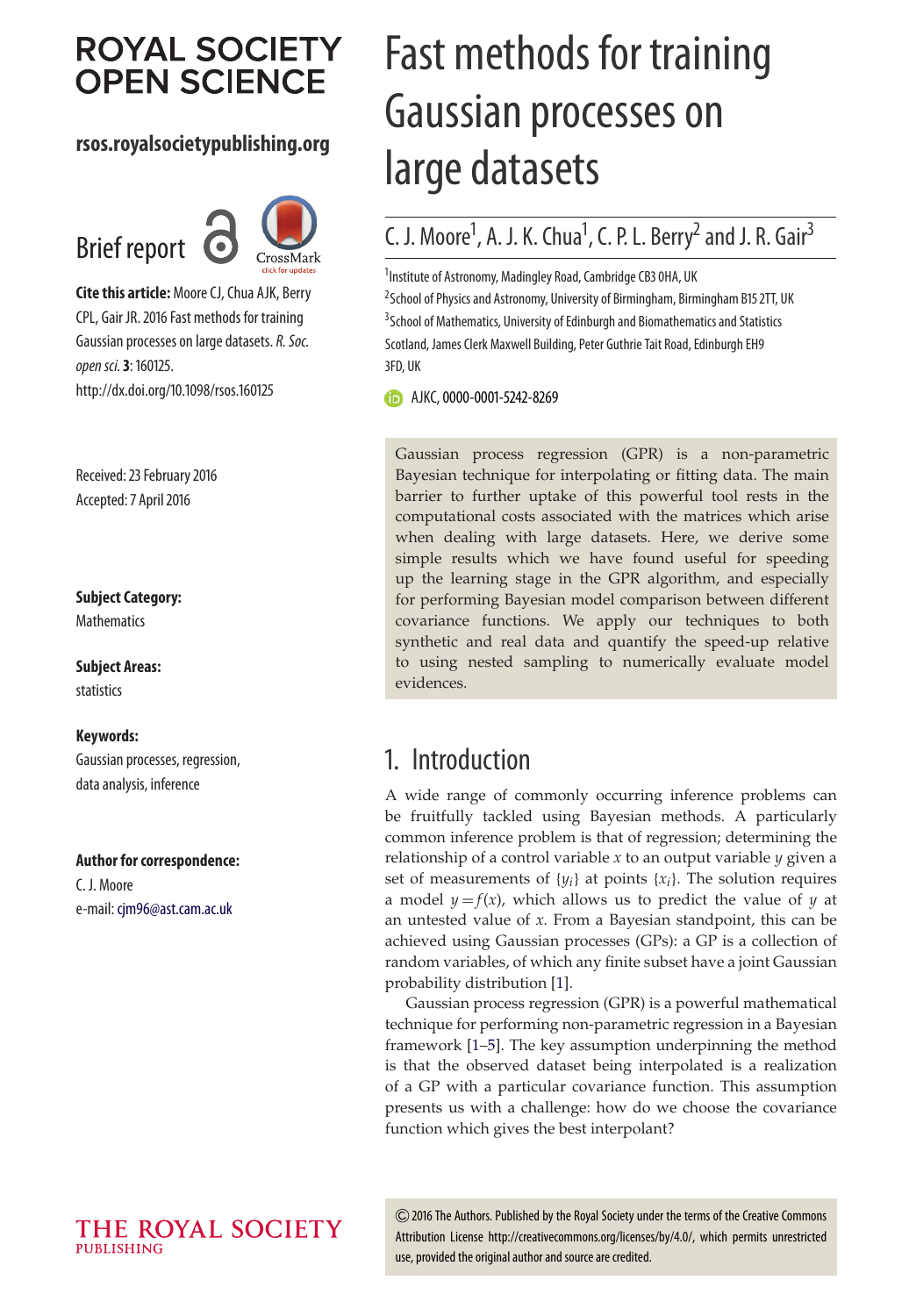**2**

The process of choosing the covariance function is known as *learning*, or *training* of the GP. In this training process, it is necessary to compute the inverse of the covariance matrix (the matrix formed by evaluating the covariance function pairwise between all *n* observed points). The time taken to evaluate the inverse of the covariance matrix scales as  $\mathcal{O}(n^3)$  [\[1\]](#page-9-0), where *n* is the number of points being interpolated; this has typically restricted the application of GPR to smaller problems ( $n\lesssim10^5$ ), although work has been done on extending its applicability to larger datasets [\[6–](#page-9-2)[9\]](#page-9-3).

In this paper, we present two techniques that speed up the training stage of the GPR algorithm. The first aims to reduce the dimensionality of the problem, and hence speed up the learning of the hyperparameters for a single covariance function. This does not change the fact that the cost of this process is  $\mathcal{O}(n^3)$ ; instead it simply reduces the constant in this scaling. The second aims to enable fast Bayesian model comparison between different covariance functions while also incorporating the benefits of the first technique.

We consider maximizing the hyperlikelihood: the conditional probability of the data given a particular set of hyperparameters used to specify the covariance function.<sup>1</sup> We provide an expression for the Hessian matrix of the hyperlikelihood surface and show how this can be used as a valuable tool for comparing the performance of two different covariance functions. We also present modified expressions for the hyperlikelihood, its gradient and its Hessian matrix, which have all been analytically maximized and marginalized over a single-scale hyperparameter. This analytic maximization or marginalization reduces the dimensionality of the subsequent optimization problem and hence further speeds up the training and comparison of GPs.

These techniques are useful when attempting to rapidly fit large, irregularly sampled datasets with a variety of covariance function models. The authors have previously made use of these techniques in exploring the correlation structure of the differences between complicated waveform models in the field of gravitational-wave astronomy [\[10,](#page-9-4)[11\]](#page-9-5); this was done so that the effect of different models on the parameter inferences could be marginalized over. There, the behaviour of the data was largely unknown *a priori* and it was necessary to quantitatively compare a wide range of different covariance functions. Work in this area with larger datasets is ongoing.

In §2, we review the GPR method and discuss methods of efficiently determining a covariance function. In §2.1, we present our expression for the Hessian of the hyperlikelihood along with a discussion of how it can be used for model comparison, and in §2.2, we show how the training of the GP can be accelerated by analytically maximizing or marginalizing the hyperlikelihood over a singlescale parameter. In §3, we apply these methods to both synthetic and real datasets, and compare the computational cost to that of a full numerical evaluation of the Bayesian model evidences. Finally, a brief discussion and concluding remarks are given in §4.

## 2. Gaussian process regression and training

The technique of GPR is a method for interpolating (or extrapolating) the data contained in a *training set*  $D = \{x, y\}$ . The vector  $x = \{x_i | i = 1, 2, ..., n\}$  is called the input vector and the output vector is given by  $y_i = f(x_i)$  for some unknown function *f*. The method works by assuming that the data have been drawn from an underlying  $GP f(x) \sim GP(\mu(x), k(x, x'))$  with specified mean  $\mu(x)$  (usually assumed to be zero) and covariance function  $k(x, x')$ .

There is freedom in specifying the covariance function; common choices, such as the squared exponential and Matérn function, include a number *m* of free hyperparameters  $\theta = {\theta_i | i = 1, 2, ..., m}$ that control the properties of the GP, i.e.  $k(x, x') = k(x, x'; \theta)$ .

The predictive power of the method comes from computing the conditional probability of the function taking a given value at some new  $(n + 1)$ th input point  $x<sub>*</sub>$ , given the observed values in  $D$  and the values of the hyperparameters  $\theta$ . This predictive probability distribution  $P(y(x_*) | \mathcal{D}, \theta)$  for the function at the new point is a Gaussian with mean  $\bar{y}(x_*)$  and variance  $[\sigma_y(x_*)]^2$  [\[1\]](#page-9-0),

$$
\bar{y}(x_*) = k_*^{\mathrm{T}} \mathbf{K}^{-1} y, \quad [\sigma_y(x_*)]^2 = k_{**} - k_*^{\mathrm{T}} \mathbf{K}^{-1} k_*, \tag{2.1}
$$

and

$$
y(x_*) | \{ \mathcal{D}, \theta \} \sim \mathcal{N}(\bar{y}(x_*), \sigma_y(x_*)), \tag{2.2}
$$

<sup>1</sup>This is often referred to as the marginal likelihood. In order to avoid confusion with distributions over the model parameters, we prefer to consistently use the 'hyper' prefix to denote probability distributions connected to the inference of the hyperparameters.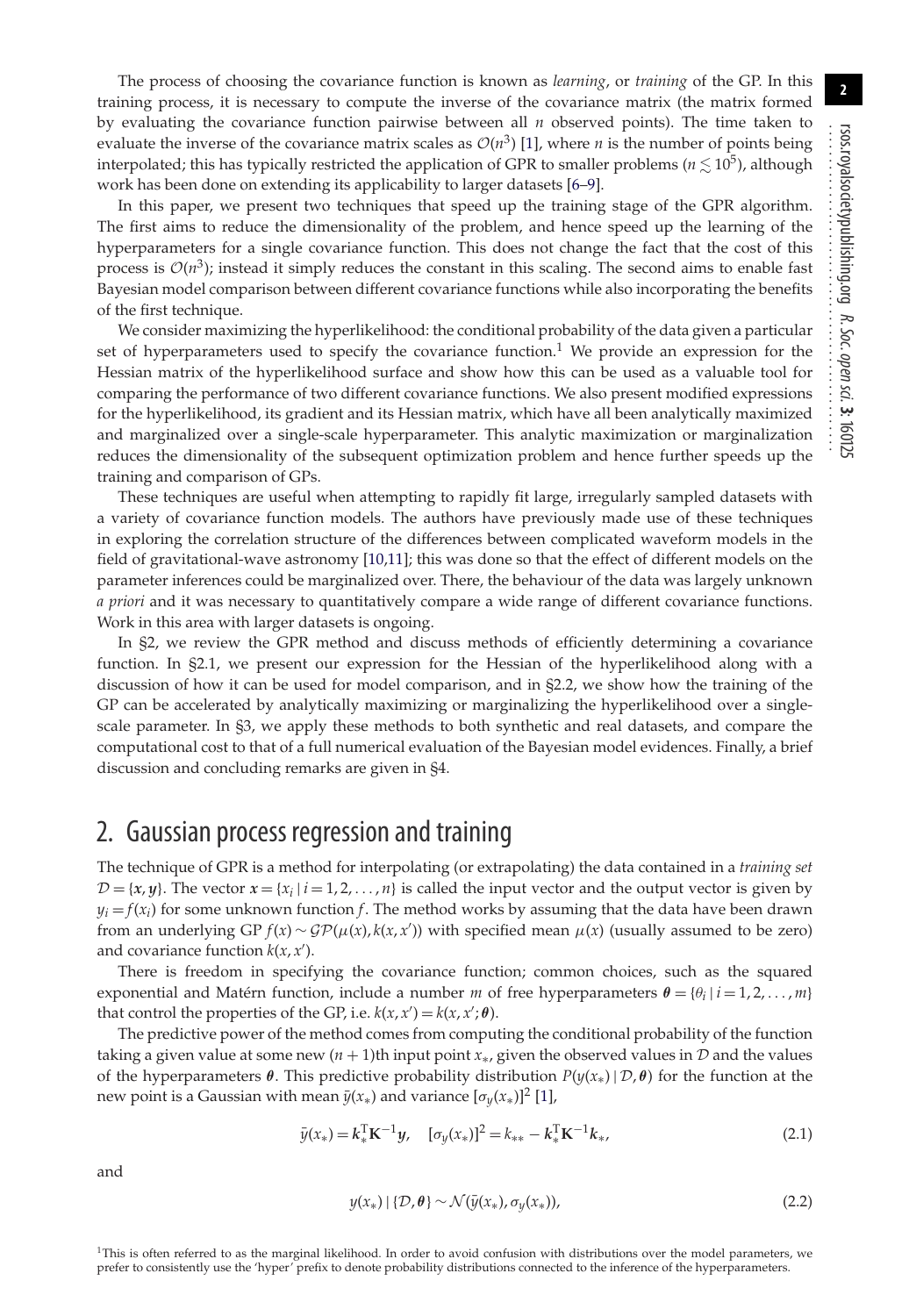rsos.royalsocietypublishing.org R. Soc. open sci. **3**: 160125 ................................................

**3**

where we have defined the scalar, vector and matrix shorthand

$$
k_{**} \equiv k(x_*, x_*), \quad [k_*]_i \equiv k(x_*, x_i) \quad \text{and} \quad [K]_{ij} \equiv k(x_i, x_j). \tag{2.3}
$$

Since the posterior distribution for (2.2) relies upon the form of the covariance, GPR cannot be used to make definite predictions until we have fixed a method for dealing with the unknown hyperparameters *θ*.

Ideally, we place a prior probability distribution on *θ* and make predictions by evaluating the integral

$$
P(y(x_{*}) \mid \mathcal{D}) = \int d\theta P(y(x_{*}) \mid \mathcal{D}, \theta) P(\theta \mid \mathcal{D}) = \int d\theta P(y(x_{*}) \mid \mathcal{D}, \theta) P(y \mid x, \theta) P(\theta), \tag{2.4}
$$

where we have used Bayes' theorem to obtain the second equality. We have introduced the hyperlikelihood given by

$$
\ln P(y \mid x, \theta) = -\frac{1}{2} [y^{\mathrm{T}} K^{-1} y + \ln(\det K) + n \ln(2\pi)],
$$
\n(2.5)

which encodes the probability that the observed (training) data were drawn from a GP with covariance function *k*. The integral (2.4) is almost always analytically intractable and prohibitively expensive to evaluate numerically. A common approximate approach is to use the most probable values of the hyperparameters  $\hat{\theta}$ , which maximize  $P(\theta | \mathcal{D})$  [\[12–](#page-9-6)[14\]](#page-9-7).

Assuming the prior distribution is sufficiently flat (or uninformative) over the region of interest, this is equivalent to maximizing the hyperlikelihood  $P(y | x, \theta)$ . Under this approximation, the predictive distribution becomes

$$
P(y(x_*) \mid \mathcal{D}) \simeq P(y(x_*) \mid \mathcal{D}, \hat{\theta}), \tag{2.6}
$$

which is simply the Gaussian in (2.2) with mean and variance evaluated at  $\hat{\theta}$ . Implementing the above procedure requires numerically maximizing the hyperlikelihood in (2.5). This can be computationally expensive; in §2.1 and §2.2, we present methods for reducing the cost of maximizing the hyperlikelihood.

#### 2.1. Using the gradient and Hessian

The maximization process may be accelerated if the gradient of the hyperlikelihood is known and a gradient-based algorithm, such as a conjugate gradient method [\[13,](#page-9-8)[15\]](#page-9-9), can be used. The gradient of the logarithm of the hyperlikelihood is given by [\[1\]](#page-9-0)

$$
\partial_{\theta} \ln P(y \mid x, \theta) = \frac{1}{2} y^{\mathrm{T}} \, \mathbf{K}^{-1} \cdot \partial_{\theta} \mathbf{K} \cdot \mathbf{K}^{-1} \, y - \frac{1}{2} \mathrm{Tr}(\mathbf{K}^{-1} \cdot \partial_{\theta} \mathbf{K}). \tag{2.7}
$$

This can be shown by differentiating (2.5) and making use of the standard results

$$
\partial \mathbf{K}^{-1} = -\mathbf{K}^{-1} \cdot \partial \mathbf{K} \cdot \mathbf{K}^{-1}, \quad \partial (\det \mathbf{K}) = (\det \mathbf{K}) \text{Tr}(\mathbf{K}^{-1} \cdot \partial \mathbf{K}). \tag{2.8}
$$

The gradient in (2.7) is useful because the rate-determining step in computing the hyperlikelihood is computing the inverse matrix **K**−<sup>1</sup> (usually achieved through a Cholesky decomposition in practice), which is an  $\mathcal{O}(n^3)$  operation. All other steps in (2.5) scale as  $\mathcal{O}(n^2)$  or less.<sup>2</sup> Once the inverse has been calculated, the gradient in (2.7) may also be evaluated in  $O(n^2)$ ; so in evaluating the hyperlikelihood for a large training set we can also get the gradient for negligible extra cost.

The procedure outlined above can be performed for multiple covariance functions, each yielding a different GP interpolant. It is, therefore, necessary to have a method of comparing the performance of different interpolants to decide which to use. One way to achieve this is to evaluate the (hyperpriorweighted) volume under the hyperlikelihood surface, the hyperevidence, and use this as a figure of merit for the performance. Evaluating this integral is prohibitive, so an approximation is to calculate the Hessian matrix of the  $\ln P(y|x, \theta)$  surface at the peak (the position and value of which have already been found) and to analytically integrate the resulting Gaussian. This procedure assumes flat (or slowly varying) hyperpriors in the vicinity of the peak, but this has already been assumed in going from (2.4) to (2.6). Differentiating the gradient in (2.7), again making use of the results in (2.8), and evaluating the

<sup>&</sup>lt;sup>2</sup>As described in a footnote in [\[1\]](#page-9-0), the matrix–matrix products in (2.7) should not be evaluated directly, as this is an  $\mathcal{O}(n^3)$  operation. Rather, the first term should be evaluated in terms of matrix–vector products, and, in the second term, only the diagonal elements that contribute to the trace need to be calculated; these are both  $O(n^2)$  operations.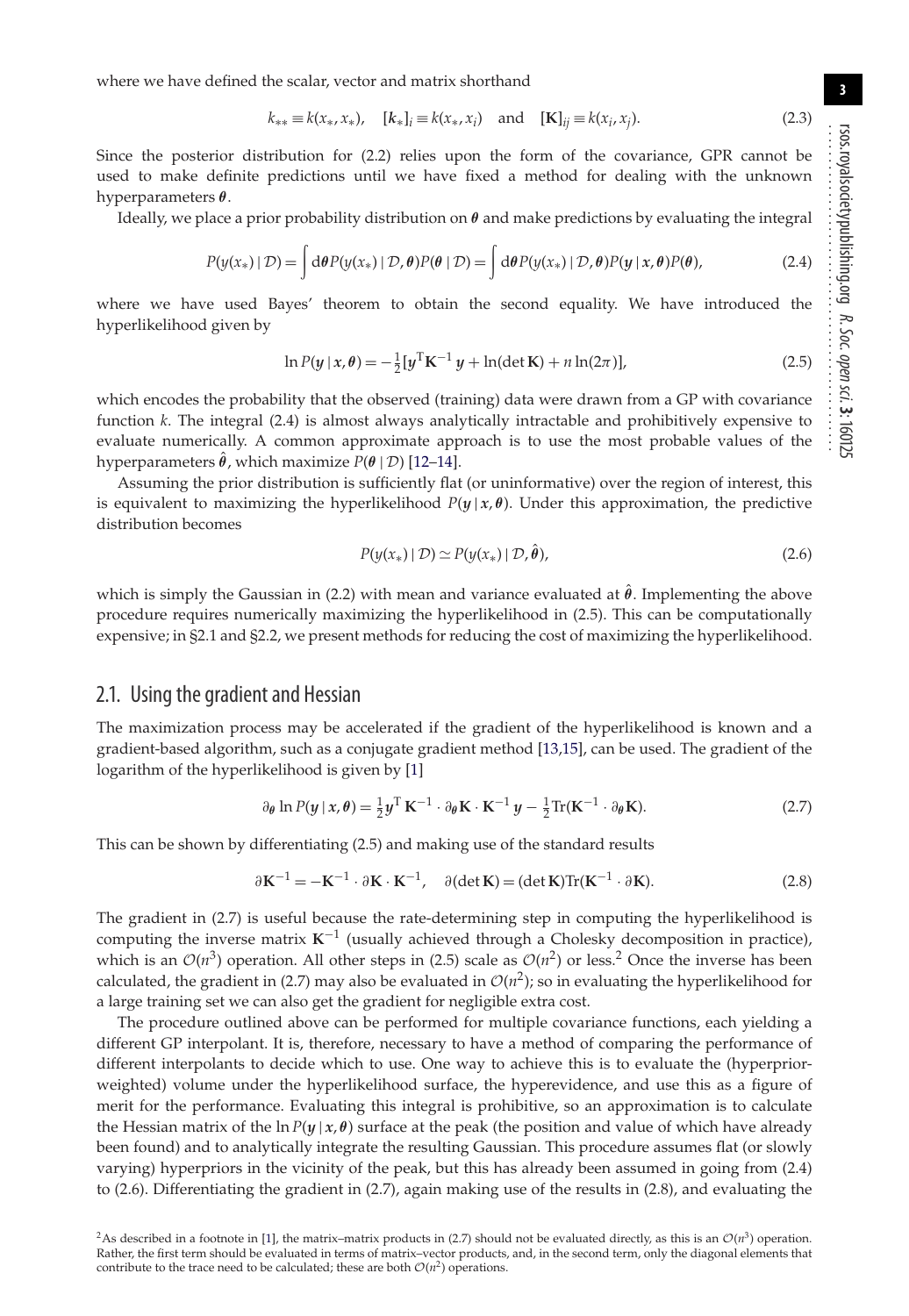**4**

derivatives at the position of peak hyperlikelihood,  $\theta = \hat{\theta}$ , gives the Hessian,

$$
\partial_{\theta} \partial_{\theta'} \ln P(y | x, \theta)|_{\hat{\theta}} = -\frac{1}{2} y^{\mathrm{T}} [2\mathbf{K}^{-1} \cdot \partial_{\theta} \mathbf{K} \cdot \mathbf{K}^{-1} \partial_{\theta'} \mathbf{K} \cdot \mathbf{K}^{-1} - \mathbf{K}^{-1} \cdot \partial_{\theta} \partial_{\theta'} \mathbf{K} \cdot \mathbf{K}^{-1}] y + \frac{1}{2} \mathrm{Tr}(\mathbf{K}^{-1} \cdot \partial_{\theta} \mathbf{K} \cdot \mathbf{K}^{-1} \cdot \partial_{\theta'} \mathbf{K} - \mathbf{K}^{-1} \cdot \partial_{\theta} \partial_{\theta'} \mathbf{K}) = -\mathbf{H}.
$$
 (2.9)

This expression has the same advantages as the expression for the gradient; as the inverse of the covariance matrix has already been computed, the Hessian may be evaluated at negligible extra cost. The hyperlikelihood surface may therefore be approximated by the Gaussian [\[12,](#page-9-6)[16\]](#page-9-10)

$$
\ln P(y \mid x, \theta) \approx \ln P(y \mid x, \hat{\theta}) - \frac{1}{2} \Delta \theta^{\mathrm{T}} \cdot \mathbf{H} \cdot \Delta \theta.
$$
 (2.10)

We seek the hyperevidence, which is given by the following integral of the hyperposterior, where we have specified a prior  $\Pi(\theta)$  on the hyperparameters;

$$
\mathcal{Z}(\mathcal{D}) = \int d\theta \, \Pi(\theta) P(y \mid x, \theta). \tag{2.11}
$$

Assuming the hyperposterior is a sufficiently well-peaked distribution, with peak at position  $\theta = \tilde{\theta}$ , the hyperevidence may be written using the Laplace approximation [\[2\]](#page-9-11) as

$$
\mathcal{Z}(\mathcal{D}) \approx \Pi(\tilde{\theta}) P(y \mid x, \tilde{\theta}) \sqrt{\frac{(2\pi)^m}{\det(H + H_{\Pi})}}.
$$
\n(2.12)

It is always possible to change the hyperparametrization so that the prior is flat in which case the hyperposterior is proportional to the hyperlikelihood.<sup>3</sup> If such a hyperparametrization has been chosen then  $\Pi(\tilde{\theta}) = 1/V$  (where *V* is the hyperprior volume, or range of integration),  $H_{\Pi} = 0$  and  $\tilde{\theta} = \hat{\theta}$ ; therefore

$$
\mathcal{Z}(\mathcal{D}) \approx \frac{P(y \mid x, \hat{\theta})}{V} \sqrt{\frac{(2\pi)^m}{\det \mathbf{H}}}.
$$
\n(2.13)

This expression is now invariant under further changes to the hyperparameter specification which preserve the property that the prior is constant. We use hyperparametrizations with flat hyperpriors as this choice uniquely specifies the approximation in equation (2.13); although there remains the possibility that another hyperparametrization exists in which the posterior is better approximated as a Gaussian.

For two covariance functions,  $k_1$  and  $k_2$ , the odds ratio may be defined as the ratio of the value of (2.13) evaluated with  $k_1$  to the value evaluated using  $k_2$ , and this may be used to discriminate among competing models. The hyperprior volume *V* in (2.13) acts as an Occam factor, penalizing models with greater complexity [\[2\]](#page-9-11). Once suitable prior volumes have been fixed, the Hessian approximation to the hyperevidence is a computationally inexpensive means of comparing covariance functions.

The Hessian may also be used to provide error estimates for the hyperparameters; from (2.10) it can be seen that the inverse of the Hessian is the covariance matrix of the maximum hyperlikelihood estimator of the hyperparameters.

#### 2.2. Partial analytic maximization

In general, covariance functions can be arbitrarily complicated, with large numbers of hyperparameters. Inevitably, simple covariance functions are the most prevalent in the literature. If there are a small number of hyperparameters, then even reducing the number of hyperparameters by one can have a great impact on the length of time taken to maximize the hyperlikelihood. In this section, we show how the hyperlikelihood for any covariance function, regardless of complexity, can be analytically maximized over an overall scale parameter, thereby reducing the number of remaining hyperparameters. We also generalize the expressions for the gradient and the Hessian found in §2.1 to this case.

Consider the following transformation of the covariance,  $k(x_i, x_j) \rightarrow \sigma_f^2 k(x_i, x_j)$ ; substituting this into the expression for the hyperlikelihood gives,

$$
\ln P(y \mid x, \theta) = -\frac{1}{2\sigma_f^2} y^{\mathrm{T}} \, \mathbf{K}^{-1} \, y - \frac{1}{2} \ln(\det \mathbf{K}) - \frac{n}{2} \ln(2\pi \sigma_f^2). \tag{2.14}
$$

This function always has a unique maximum with respect to variations in  $\sigma_f^2$  at the position

$$
\hat{\sigma}_f^2 = \frac{1}{n} \mathbf{y}^\mathrm{T} \, \mathbf{K}^{-1} \, \mathbf{y};\tag{2.15}
$$

<sup>3</sup>For example, if the original prior on the parameters  $\theta$  is  $p(\theta)$ , we can define  $\theta'_i(\theta) = \int_{-\infty}^{\theta_i} p(\theta_i | \theta_{i+1}, \dots, \theta_m) d\theta_i$  and then  $p(\theta')$  is a constant.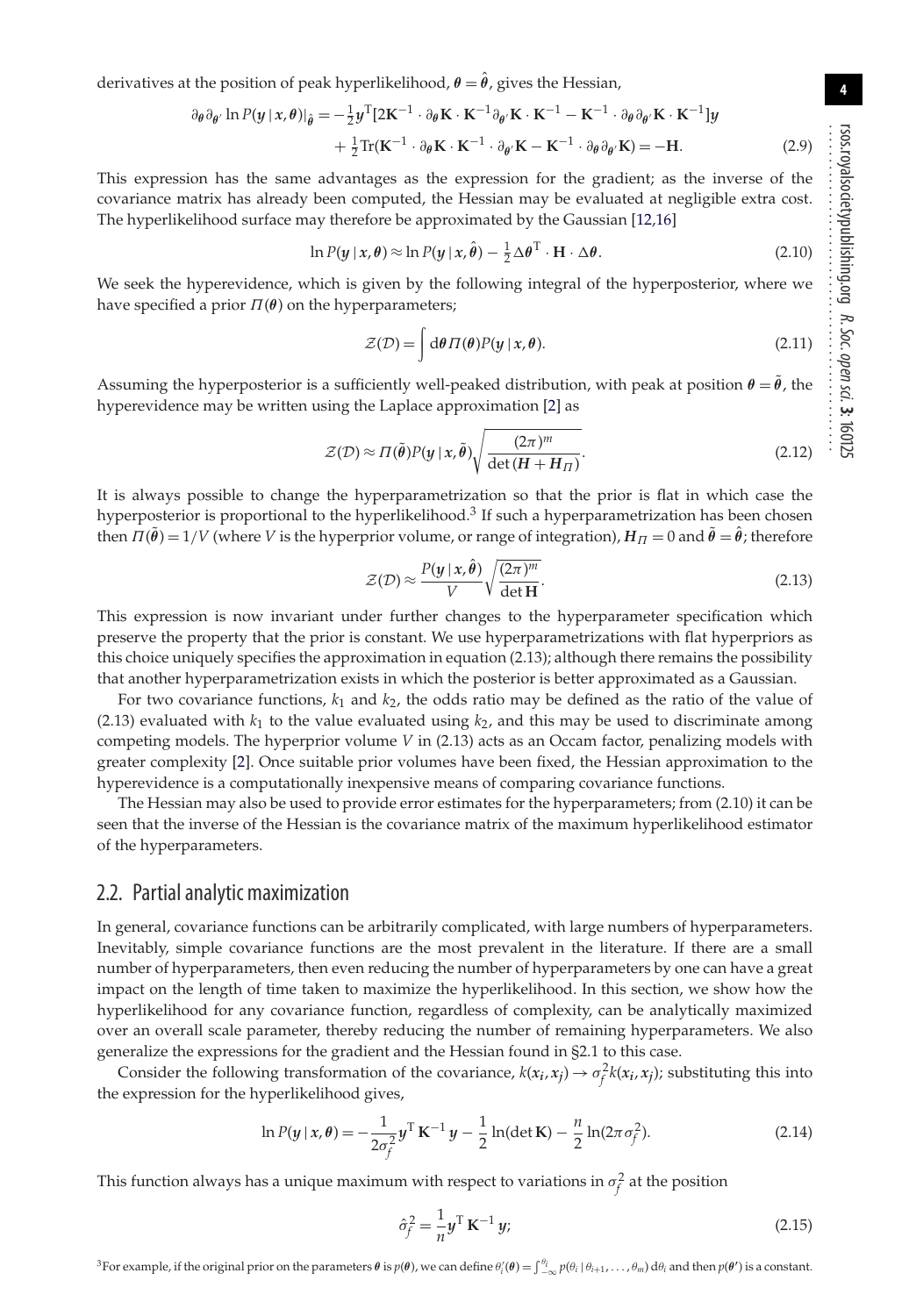at this point, the hyperlikelihood takes the value

$$
\ln P_{\max}(y|x, \vartheta) = -\frac{n}{2} \ln(2\pi e \hat{\sigma}_f^2) - \frac{1}{2} \ln(\det \mathbf{K}).
$$
 (2.16)

Equation (2.16) is to be considered as a function of the remaining  $m - 1$  hyperparameters  $\mathbf{\hat{v}} = {\theta \setminus \sigma_f}$ . The peak evidence may now be found more easily by numerically maximizing  $\ln P_{\text{max}}$  in (2.16) with respect to the remaining parameters *ϑ*. If a gradient-based algorithm is used, it is advantageous to have an analogous expression to (2.7) to give inexpensive derivatives. This can be found by differentiating (2.16) with respect to  $\mathbf{\hat{v}}$ , making use of the results in (2.8),

$$
\partial_{\theta} \ln P_{\max}(y|x, \vartheta) = \frac{1}{2\hat{\sigma}_{f}^{2}} y^{\mathrm{T}} \mathbf{K}^{-1} \cdot \partial_{\theta} \mathbf{K} \cdot \mathbf{K}^{-1} y - \frac{1}{2} \mathrm{Tr}(\mathbf{K}^{-1} \cdot \partial_{\theta} \mathbf{K}).
$$
 (2.17)

These are not the same as the derivatives in (2.7).

As well as maximizing, we can also consider marginalizing over  $\sigma_f$  [\[16\]](#page-9-10). As we are marginalizing over a scale parameter we use the (improper) Jeffreys prior  $P(\sigma_f) = c/\sigma_f$  [\[17\]](#page-9-12). The result is equal to the maximized form, up to a multiplicative constant,

$$
P_{\text{marg}}(y \mid x, \theta) = \int_0^\infty d\sigma_f \frac{c}{\sigma_f} P(y \mid x, \theta) = \frac{c}{2} \left(\frac{2e}{n}\right)^{n/2} \Gamma\left(\frac{n}{2}\right) P_{\text{max}}(y \mid x, \theta). \tag{2.18}
$$

As before, once the peak hyperlikelihood has been found, the Hessian at the peak position can aid in model comparison. In this case, the Hessian should be calculated using the second derivatives of ln *P*<sub>marg</sub>. However, we may instead differentiate ln  $P_{\text{max}}$ , as this differs only by a constant which will cancel when using the Hessian to compare two models. Differentiating (2.17) with respect to  $\mathbf{\hat{v}}'$ ,<sup>4</sup>

$$
\partial_{\theta} \partial_{\theta'} \ln P_{\text{marg}}|_{\hat{\theta}} \propto \frac{1}{2n \hat{\sigma}_{f}^{4}} y^{\text{T}} \mathbf{K}^{-1} \cdot \partial_{\theta} \mathbf{K} \cdot \mathbf{K}^{-1} y \times y^{\text{T}} \mathbf{K}^{-1} \cdot \partial_{\theta'} \mathbf{K} \cdot \mathbf{K}^{-1} y
$$

$$
- \frac{1}{2 \hat{\sigma}_{f}^{2}} y^{\text{T}} [2\mathbf{K}^{-1} \cdot \partial_{\theta} \mathbf{K} \cdot \mathbf{K}^{-1} \cdot \partial_{\theta'} \mathbf{K} \cdot \mathbf{K}^{-1} - \mathbf{K}^{-1} \cdot \partial_{\theta} \partial_{\theta'} \mathbf{K} \cdot \mathbf{K}^{-1}] y
$$

$$
+ \frac{1}{2} \text{Tr}(\mathbf{K}^{-1} \cdot \partial_{\theta} \mathbf{K} \cdot \mathbf{K}^{-1} \cdot \partial_{\theta'} \mathbf{K} - \mathbf{K}^{-1} \cdot \partial_{\theta} \partial_{\theta'} \mathbf{K}). \tag{2.19}
$$

Again, these are not the same as the derivatives in (2.9). These expressions for the gradient and the Hessian of the hyperlikelihood, maximized or marginalized over  $\sigma_f^2$ , share the same advantages as the analogous expressions in §2: they may be evaluated in  $\mathcal{O}(n^2)$  time once the hyperlikelihood itself has been evaluated in  $O(n^3)$  time.

## 3. Numerical results

In order to perform model comparison calculations between competing covariance functions, we must first specify at least two different covariance functions. We choose the two functions in (3.1) and (3.2), where  $(t, t') \equiv (x, x')$ . These functions are both based on the periodic covariance function proposed by [\[2\]](#page-9-11). The first function  $k_1$  is the product of a single periodic component with time scale  $T_1$  and a simple compact-support polynomial covariance function [\[18\]](#page-9-13) to describe any non-periodic component of the data. The choice of a compact-support covariance function is especially useful when working with large datasets; this is precisely the situation where the techniques described above are also designed to be of maximum benefit. The second function *k*<sup>2</sup> includes an additional periodic component with time scale *T*<sub>2</sub>. In order to avoid double-counting in  $k_2$ , we impose the constraint  $T_2 \geq T_1$ . Both covariance functions also include an uncorrelated noise term; we define this in such a way that  $\sigma_f$  remains an overall scale

**5**

R. Soc.

open

sci. **3**: 160125

<sup>&</sup>lt;sup>4</sup>Here,  $\hat{\sigma}_f$  retains its maximum ln *P* value from (2.15), although the new maximum ln  $P_{\text{marg}}$  value has actually now shifted to  $(\hat{\sigma}'_f)^2$ *nô<sub>f</sub>*  $/(n-1)$  due to the effect of the hyperprior. For large datasets (*n* ≫ 1), the difference between the two is negligible (the hyperprior becomes uninformative as it is overwhelmed by the hyperlikelihood).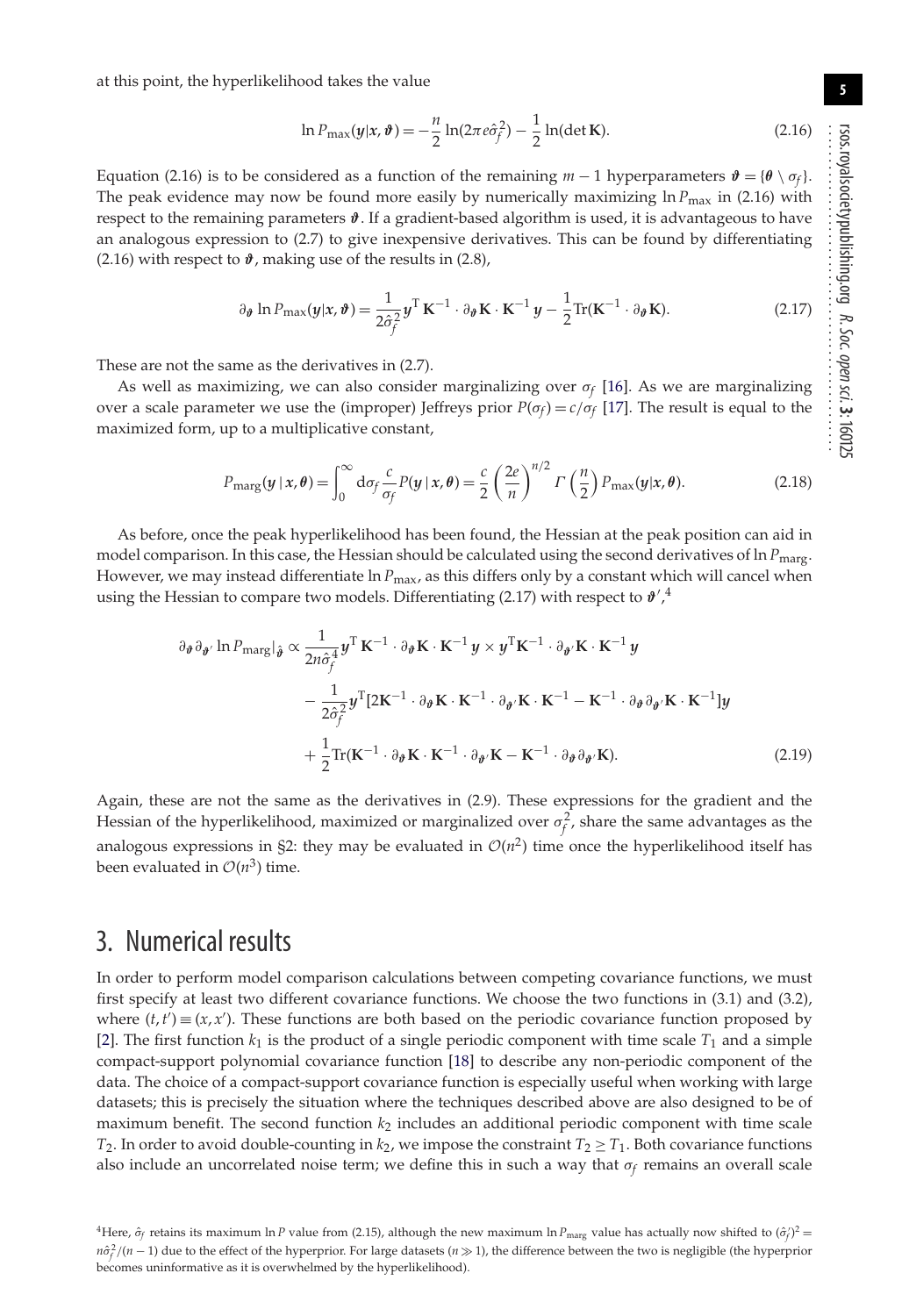$(1-\tau)^5 \frac{48\tau^2 + 15\tau + 3}{3}$   $\tau < 1$ 

$$
k_1(t, t') = \sigma_f^2 C \left( \frac{|t - t'|}{T_0} \right) \exp \left[ -\frac{2}{l_1^2} \sin^2 \left( \frac{\pi (t - t')}{T_1} \right) \right] + \sigma_f^2 \sigma_n^2 \delta_{tt'}, \tag{3.1}
$$

$$
k_2(t, t') = \sigma_f^2 C \left( \frac{|t - t'|}{T_0} \right) \exp \left[ -\frac{2}{l_1^2} \sin^2 \left( \frac{\pi (t - t')}{T_1} \right) - \frac{2}{l_2^2} \sin^2 \left( \frac{\pi (t - t')}{T_2} \right) \right] + \sigma_f^2 \sigma_n^2 \delta_{tt'} \tag{3.2}
$$

and  $C(\tau) =$  $\mathsf{l}$ 0  $\tau > 1$ .  $(3.3)$ The covariance functions are completely specified by the hyperparameters  $\sigma_f$  (overall scale),  $T_i$  ( $j = 0, 1, 2;$ time scales) and  $l_i$  ( $j = 1, 2$ ; smoothing parameters for the periodic components). The noise parameter  $\sigma_n$ could also be taken to be a hyperparameter; instead, for simplicity, we here take  $\sigma_n$  to be fixed. As  $\sigma_n$ appears in *k* multiplied by the overall scale,  $\sigma_f$ , fixing  $\sigma_n$  is roughly equivalent to specifying a fixed

fractional error.

 $\sqrt{2}$  $\int$ 

We want to perform model comparison using the Laplace approximation outlined previously. This technique requires reparametrizing the covariance function such that the hyperpriors are flat. For the time-scale hyperparameters, which are dimensionful, we choose to use the scale-invariant Jeffreys prior,  $P(T_i) \propto 1/T_i$ . This prior is improper if the range of *T<sub>j</sub>* is (0, ∞), so we restrict the range to ( $\delta t$ ,  $\Delta T$ ), where  $\delta t$  and  $\Delta T$  are respectively the smallest and largest separations between the sampling points. If there was a time scale in the problem outside of this range, we would be unable to resolve it from the data. We now seek a transformation  $\phi_j \equiv \phi_j(T_j)$  to a new hyperparameter  $\phi_j$  such that the prior is flat in this parameter,  $P(\phi_i)$  = const. The conservation of probability gives a differential equation relating the two

$$
P(T_j) dT_j = P(\phi_j) d\phi_j \Rightarrow T_j = \exp\left(\frac{\phi_j}{A_j}\right), \quad \{j = 0, 1, 2\},
$$
\n(3.4)

where the *A<sub>i</sub>*s are constants which we can set equal to 1. The range of these new hyperparameters is  $\phi_j \in (\ln(\delta t), \ln(\Delta T))$  and  $P(\phi_j) = 1/\ln(\Delta T/\delta t)$ .

For the smoothness parameters  $l_j$ , we choose to use lognormal priors,  $P(l_j) = \exp[-(\mu - \log l_j)^2]$  $(2\sigma_l^2)\frac{1}{\sqrt{2\pi\sigma_l^2}}$ , with mean  $\mu = 1$  and variance  $\sigma_l^2 = 4$ . As before, we seek a transformation to some new hyperparameters ξ*<sup>j</sup>* in which the prior is flat. The desired transformation is given by

$$
l_j = \exp[\mu + \sqrt{2}\sigma_l \text{erf}^{-1}(2\xi_j)], \quad \{j = 1, 2\},
$$
\n(3.5)

where  $\xi_i \in (-0.5, 0.5)$ .

#### 3.1. Synthetic data

Shown in [figure 1](#page-6-0) are realizations of GPs with covariance functions  $k_1$  and  $k_2$ .<sup>5</sup> In order to perform test model comparison calculations, a realization of the *k*<sup>2</sup> GP with *n* points was drawn and analysed using both the  $k_1$  and  $k_2$  covariance functions. For each covariance, the peak hyperlikelihood was found by numerically maximizing (2.14) using a conjugate gradient method, making use of the gradient in (2.17). The hyperevidence was estimated using (2.13) and the expression for the Hessian in (2.19); the results are summarized in [table 1.](#page-6-1) To verify the accuracy of this estimate, the hyperevidence was also integrated numerically using MULTINEST [\[19–](#page-9-14)[21\]](#page-9-15), which implements a nested sampling algorithm [\[22\]](#page-9-16). This was repeated for three different values of  $n$  (in the case  $n = 100$ , the synthetic data are plotted in the right-hand panel of [figure 1\)](#page-6-0), and the results are also summarized in [table 1.](#page-6-1)

From [table 1](#page-6-1) it can be seen that as  $n$  is increased, the Bayes factors increasingly favour the more complicated covariance function (and in this case the correct covariance function from which the data was drawn). In almost all cases, the Laplace approximation gives a value ln *Z*est which is in agreement at better than  $2\sigma$  with the numerically integrated value  $\ln \mathcal{Z}_{num}$ . There is one exception which is highlighted in italic; this occurs for the most complicated covariance function (with the largest number of hyperparameters) and when the number of data points is smallest. In this situation, it would be expected that the posterior distribution on the hyperparameters may be highly multimodal and/or exhibit strong degeneracies (both of these expectations were confirmed by examining the posterior distribution on the R. Soc.

open

sci. **3**: 160125

**6**

<sup>5</sup>The code, optimized for use on a GPU, and the synthetic used to produce these numerical results is available at [http://hdl.](http://hdl.handle.net/10283/1924) [handle.net/10283/1924.](http://hdl.handle.net/10283/1924)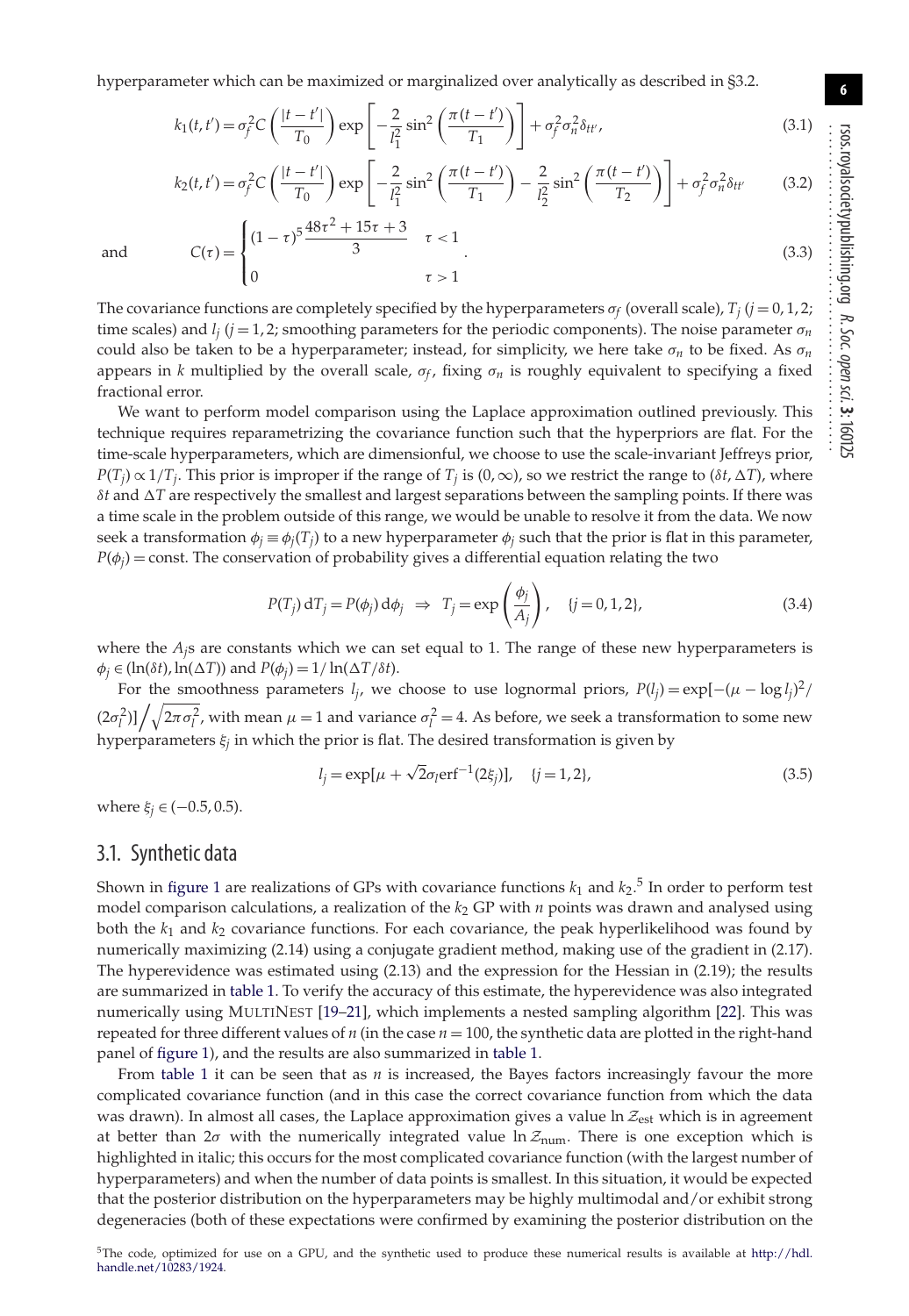

<span id="page-6-0"></span>**Figure 1.** Realizations of the GPs  $k_1(t, t')$  and  $k_2(t, t')$  from (3.1) and (3.2) for values of  $t = 1, 2, 3...$ , 100 are shown in the  $(a, b)$  panels, respectively. The horizontal black lines indicate the length scales associated with the different terms in the covariance functions. The hyperparameters for  $k_1$  were chosen to be  $\sigma_f = 1$ ,  $\phi_0 = 3.5$ ,  $\phi_1 = 1.5$  and  $x_1 = 0$ . The hyperparameters for  $k_2$  were chosen to be the same as for  $k_1$  and  $\phi_2 = 3$  and  $x_2 = 0$ . In both cases, the noise was fixed to  $\sigma_n = 10^{-2}$ . .

<span id="page-6-1"></span>**Table 1.** A summary of the results of the analysis of synthetic data for three different-sized datasets. The first set of two columns is for a dataset drawn from the  $k_2$  covariance function and analysed with the  $k_1$  covariance function. The first column is the estimated hyperevidence using the Laplace approximation where *Z* is as given in equation (2.13), while the second is the numerically calculated hyperevidence. The second set of two columns shows results for the same data, but analysed with the  $k_2$  covariance function. The final pair of columns shows the log Bayes factor, In  $\mathcal{B}$  ≡ In  $\mathcal{Z}^{k_2}$  — In  $\mathcal{Z}^{k_1}$ , calculated using the approximate and numerical values for the<br>. hyperevidence.

| n   |        | In<br>'num        |          | $\mathcal{Z}_{\text{num}}^{k_2}$ | $B_{\text{ext}}$<br>In. | $\lq \sigma \mathcal{B}_{\mathsf{num}}$ |
|-----|--------|-------------------|----------|----------------------------------|-------------------------|-----------------------------------------|
| 30  |        | $-17.87 \pm 0.08$ | $-1882$  | $-17.73 \pm 0.09$                | $-1.05$                 | 0 14 + 0 17                             |
| 100 | $-701$ | $-20.17 \pm 0.10$ | $-19.22$ | $-19.77 + 0.11$                  | 0.95                    | $195 + 015$                             |
| 300 | -49.94 | $-5012 + 011$     | $-40.71$ | $-40.36 + 0.13$                  |                         | $9/6 + 0.1/$                            |

hyperparameters returned by MULTINEST). This exceptional case serves to highlight situations in which the Laplace approximation should not be trusted. The MULTINEST posteriors in all other cases were verified to be well approximated by a single Gaussian mode. [Figure 2](#page-7-0) shows the posterior distribution for the parameters of  $k_2$  obtained from the largest ( $n = 300$ ) synthetic dataset.

Our method of model comparison is proposed as a faster alternative to model comparison using numerically evaluated Bayes factors. Simply comparing the peak hyperlikelihood (marginal likelihood) values would also give a measure of the goodness of fit, but this tends to favour more complex models and incurs the risk of overfitting. More sophisticated methods of model selection exist in the literature (see [\[23](#page-9-17)[,24\]](#page-9-18) and references within), e.g. the comparison of models based on estimated predictive criteria [\[25](#page-9-19)[–27\]](#page-9-20), or the construction of a larger reference model and the subsequent selection of a simpler submodel with similar predictions [\[28](#page-9-21)[,29\]](#page-9-22). A detailed numerical comparison to these methods is left for future investigation.

The ln  $\mathcal{Z}_{\text{num}}$  values in [table 1,](#page-6-1) evaluated using MULTINEST, required between 20000 and 50000 likelihood evaluations. The maximization routines typically took fewer than 100 likelihood evaluations to find the peak, and then one additional evaluation to calculate the Hessian and hence ln *Z*est. In order to guard against the possibility of the maximization routines becoming trapped in local maxima, as opposed to the global maximum, the algorithm was run multiple times from randomly selected starting positions. The typical number of runs required to find the global maximum was approximately 10. After these duplicate runs are accounted for, the speed-up factor in calculating ln  $\mathcal{Z}_{est}$  compared with ln  $\mathcal{Z}_{num}$  was between 20 and 50 in all cases.

### 3.2. Tidal data from Woods Hole

In order to illustrate the effectiveness of the techniques described above on real data, we consider several tidal datasets of different sizes from Woods Hole, MA, USA [\[30\]](#page-9-23).<sup>6</sup> We consider the mean sea-level offset

6Data from the National Oceanic and Atmospheric Administration, <http://tidesandcurrents.noaa.gov/waterlevels.html> (accessed August 2015).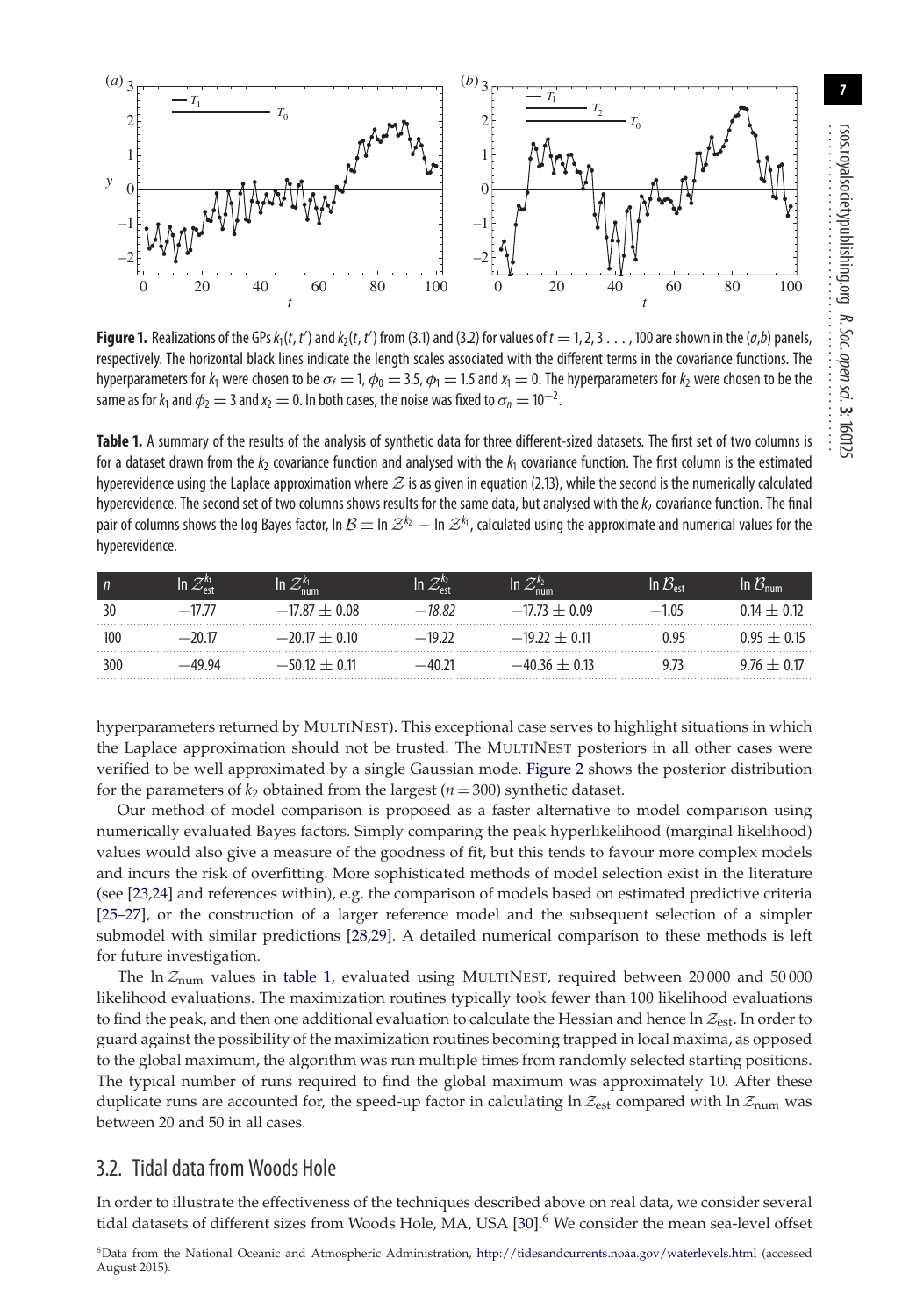

<span id="page-7-0"></span>**Figure 2.** The one- and two-dimensional marginalized posterior distributions on the hyperparameters of the  $k_2$  covariance function obtained from the largest ( $n = 300$ ) synthetic dataset. The posterior is well approximated as a normal distribution. Shown in the black curves in the one-dimensional marginalized posterior distributions along the diagonal are the normal approximations obtained by using the techniques described in §2 to maximize and find the Hessian. Using the Hessian to approximate the integral of this distribution (the hyperevidence) leads to an error of approximately 10% [\(table 1\)](#page-6-1).

recorded between 3 January and 15 June 2014, six lunar months, sampled at 2 h intervals (giving *n* = 1968 data points). This is plotted in [figure 3.](#page-8-0) We also consider a smaller subset of the data (the first lunar month), with  $n = 328$  data points.<sup>7</sup>

We interpolate the data using the two covariance functions in (3.1) and (3.2); these functions are well suited to the data, as we expect the sea level to contain harmonics of the various time scales associated with the daily, monthly and yearly cycles of the tides. For simplicity, we fix σ*<sup>n</sup>* = 10<sup>−</sup>2, which is the typical fractional error in the sea-level measurements. As in §3.1, we reparametrize the covariance functions so that the  $T_j$  have Jeffreys priors, and the smoothness parameters have lognormal priors. We use a conjugate gradient maximization algorithm with (2.17) and the Hessian in (2.19) to evaluate the volume in (2.13) and perform model comparison between the two covariance functions.

For the smaller dataset, we find the time scale  $T_1 = (12.8 \pm 0.2)$  h with  $k_1$ , which corresponds to the two main tides per day. With  $k_2$ , we find the time scales  $T_1 = (12.44 \pm 0.07)$  h and  $T_2 = (24.3 \pm 1.0)$  h; the second time scale corresponds to the height difference between the first and second tides of the day. The two time-scale model is highly favoured with a log Bayes factor of 57.8.

<sup>7</sup>This dataset is regularly sampled in time, and therefore, the covariance matrix will be a Toeplitz matrix. This structure could be exploited to accelerate the inversion of the covariance matrix; we choose not to use this here so that our code can be applied to irregularly sampled data in arbitrary dimensions.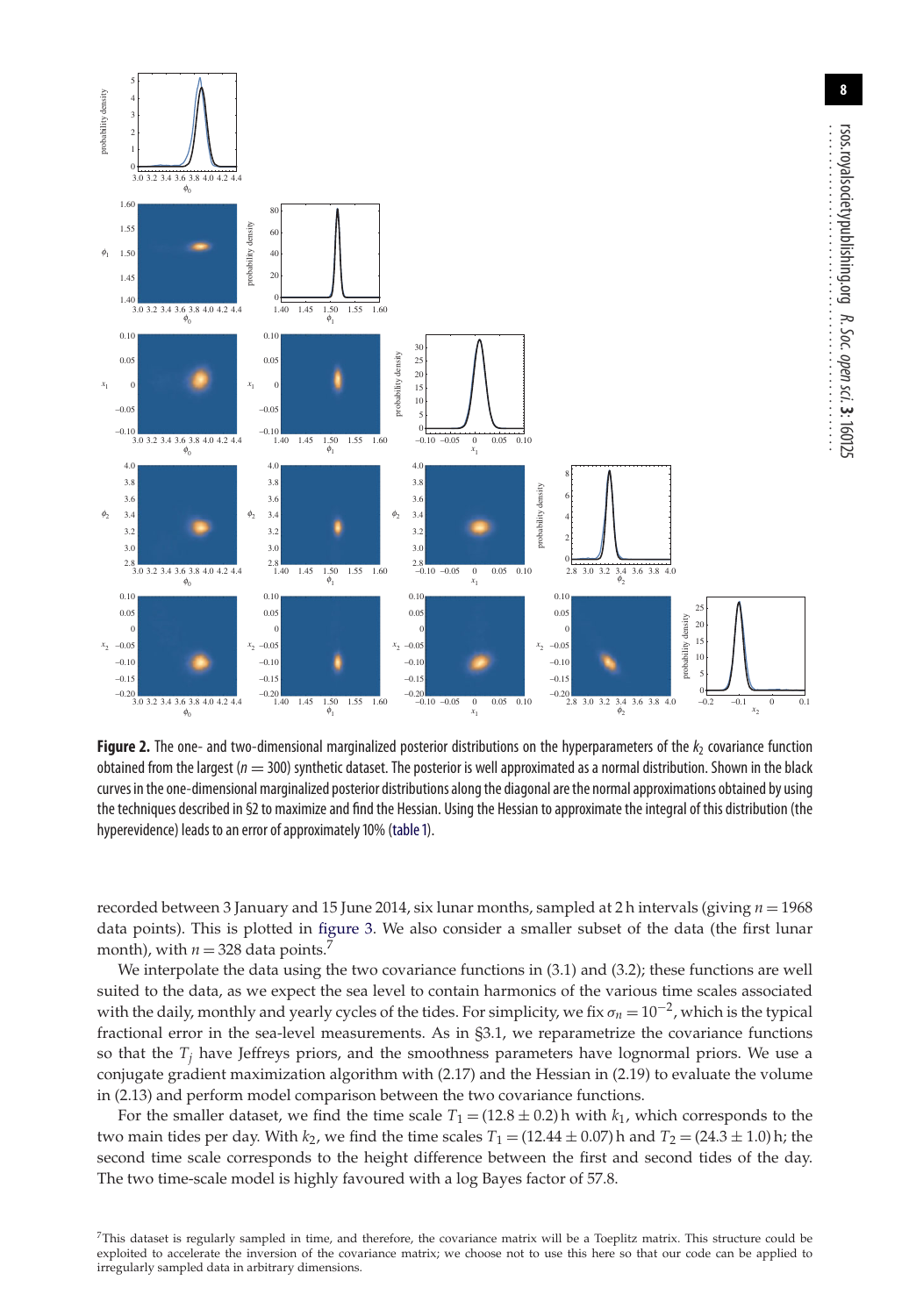

<span id="page-8-0"></span>**Figure 3.** Shown in the main figure are six lunar months of tidal height data (black), from which the lunar tidal cycle can be discerned. Shown in the inset plot are several days of the tidal data (black points), from which the daily cycles can be clearly seen. Overlaid in the inset plot are both GP interpolants (blue), which are identical on this time scale.

For the larger dataset, we find  $T_1 = (12.80 \pm 0.11)$  h with  $k_1$ , and  $T_1 = (12.40 \pm 0.03)$  h and  $T_2 = (23.3 \pm 0.03)$ 0.3) h with  $k_2$ . In all cases, the (squared) errors are estimated using the diagonal components of the inverse Hessian; it can be seen that the time scales are more precisely measured for the larger dataset, as expected. The two time-scale model is even more conclusively favoured for the larger dataset, with a log Bayes factor of 538. We also find a number of subsidiary hyperlikelihood peaks associated with other time scales in the data, but all subsidiary peaks are strongly suppressed relative to the global peak (by at least  $\Delta \ln P$  of approx. 100) and so we expect our Bayes factor estimates to be robust.

Sea-level data are known to contain a large number of different frequencies, which necessitates the use of harmonic analysis in tidal modelling; the number of constituents included in tide prediction calculations has increased from tens  $[31]$  to thousands  $[32]$  over the past century. Clearly any  $k<sub>2</sub>$ -like covariance function with fewer than 10 time scales is simplistic, but the construction of a more detailed tidal model is beyond the scope of this paper. $8$ 

The number of evaluations of (2.13) needed to obtain these results was comparable with the numbers for the synthetic data discussed in §3.1. However, each evaluation here was more expensive (approx. 10 s) due to the size of the dataset. Based on the speed-ups found in §3.1, it would be expected that MULTINEST would take up to approximately one week to calculate the Bayes factor.

Shown in the inset plot in [figure 3](#page-8-0) are the two interpolants from  $k_1$  and  $k_2$  for the larger dataset, which both perform equally well on the time scale of one week. These interpolants, which are the result of the regression analysis, may be used to estimate the tidal height at a time where a measurement is not available.

## 4. Summary

We have described some simple ways in which the computationally expensive training stage of implementing GPR can be accelerated. The analytic maximization of the hyperlikelihood over a single-scale hyperparameter of the covariance function aids in speeding up the maximization of the hyperlikelihood by reducing the dimensionality of the problem; the advantages of this will be most keenly felt in (common) problems where relatively simple covariance functions are used. Meanwhile, the analytic evaluation of the Hessian matrix, either in the manner of (2.9) or (2.19), aids in speeding up the process of model comparison between different types of covariance function. We have successfully

8We have conducted preliminary investigations of a three time-scale model. The hyperlikelihood surface for this covariance function is more structured and non-Gaussian than for *k*<sup>2</sup> and *k*1. Estimates of the Bayes factors indicate that the inclusion of additional time scales is favoured, as expected based on the known large number of modes present.